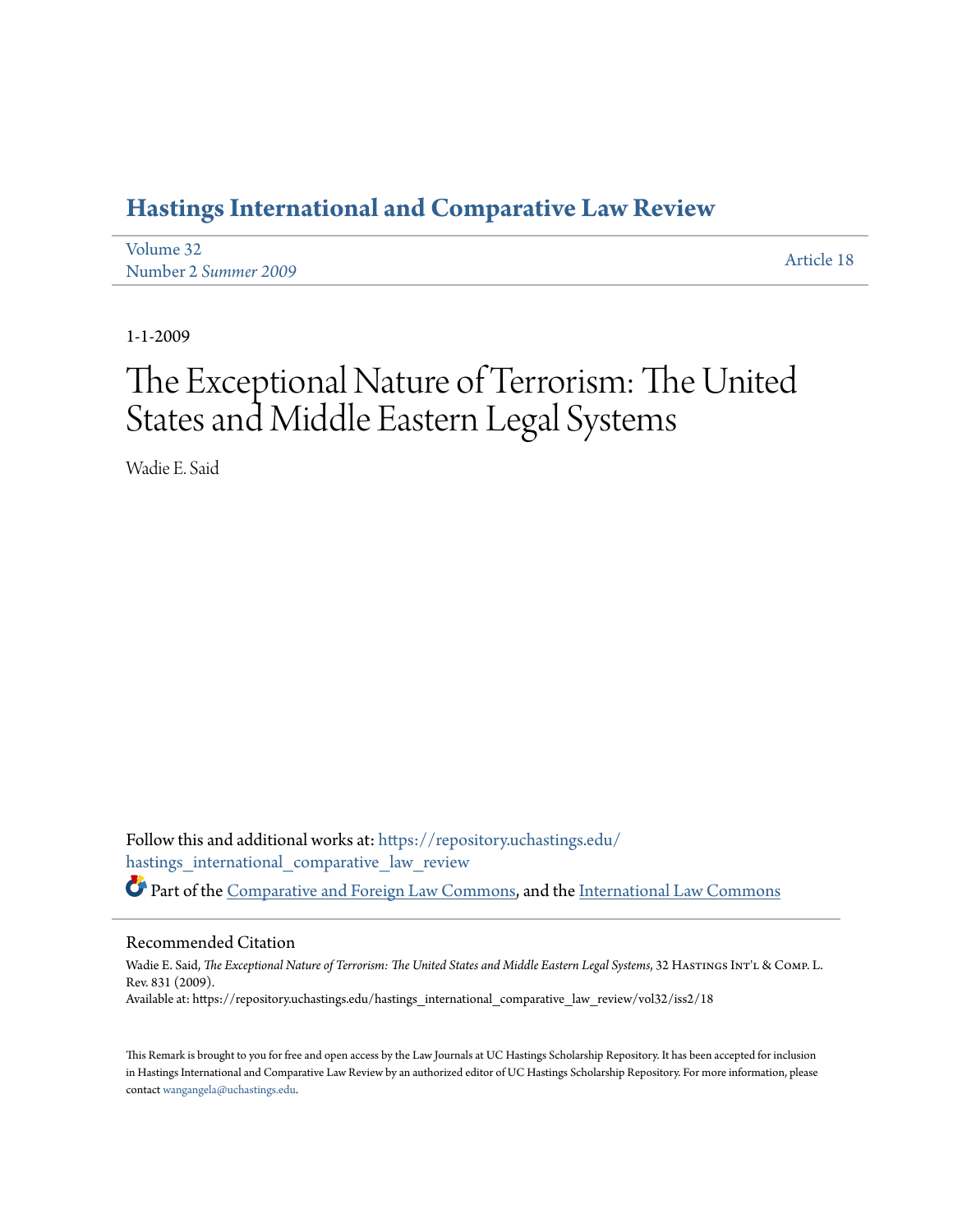# **The Exceptional Nature of Terrorism: the United States and Middle Eastern Legal Systemst**

**By** WADIE **E. SAID\***

The focus of this article is on the perception of the legal systems of the Arab Middle East from the perspective of the United States, in keeping with the theme of the panel, which asked how the so-called "West" sees the "Rest." Where such a theme, however provocative, is clearly too broad for any type of comprehensive analysis, this article's more directed inquiry attempts to partially answer the question of how the West sees the Rest in a specific context, which hopefully enriches the discussion generated **by** the conference. The choice of the United States is merited as its involvement and various entanglements in the Middle East far outstrip those of any other country or international organization. While United States influence is not limited to that of the Arab countries of the Middle East, the advantage to singling out the Arab world lies in the region's perceived status as the home of modem political violence of both the secular and Islamist bent.

By way of prefatory caveat, the Middle East provides an extreme example of the inability to divorce the legal from the political. In a region where repressive regimes and non-state actors frequently clash in a contest over whose narrow interest controls the fractious nation-state, establishing functioning independent and empowered legal systems has proved challenging. It should come

t Remarks from The West and the Rest in Comparative Law, 2008 Annual Meeting of the American Society of Comparative Law, University of California, Hastings College of the Law (Oct. 2-4, 2008).

<sup>\*</sup> Assistant Professor, University of South Carolina School of Law. The author wishes to thank the organizers of the 2008 Annual Meeting of the American Society of Comparative Law, and in particular Prof. Ugo Mattei, for inviting him to present this paper.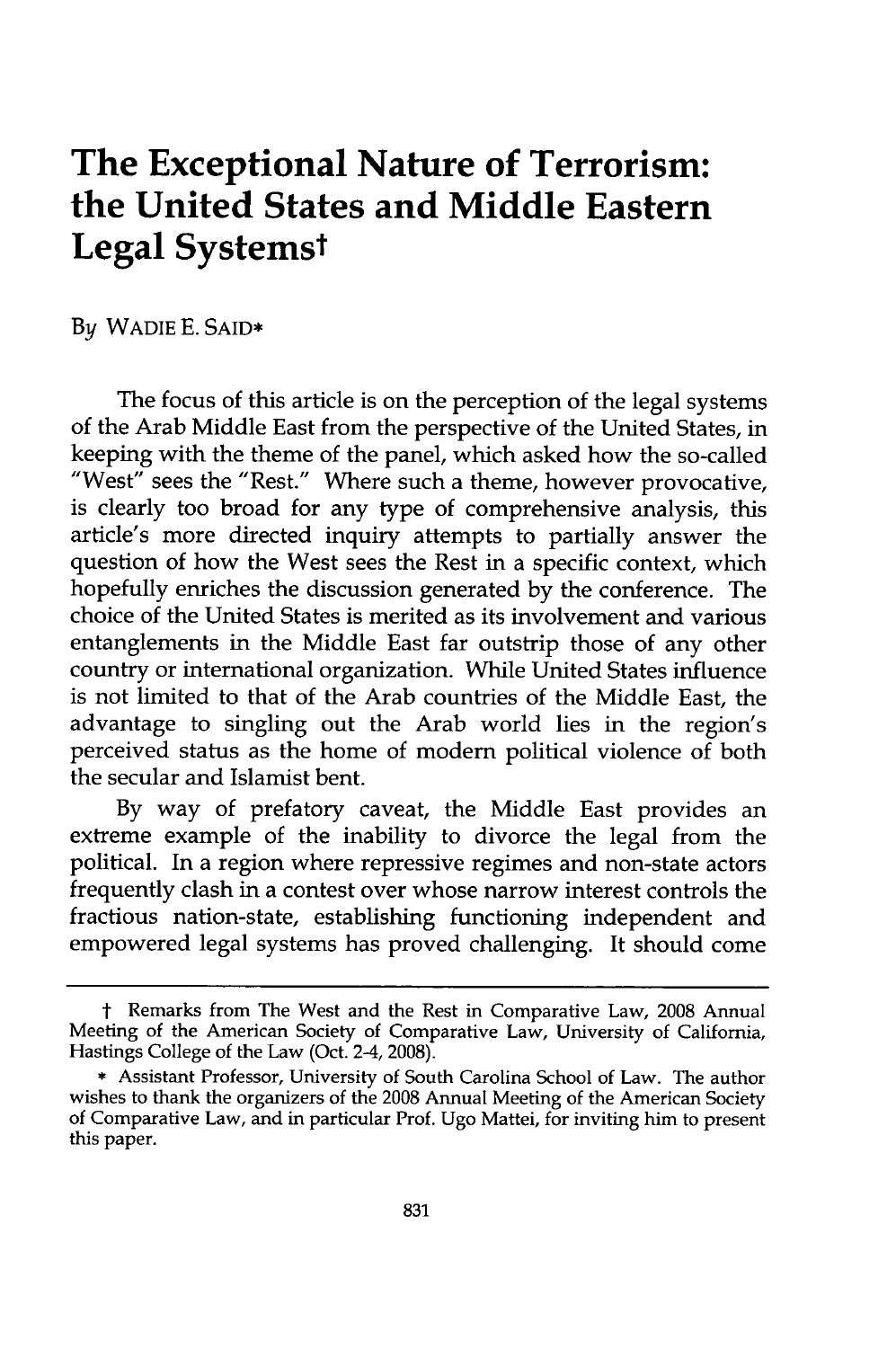as no surprise, therefore, that Western perceptions of Middle Eastern legal systems and the quality of rights they provide to their citizenry are negative and **highly** critical. However, with respect to the United States, there is a general exception to this rule in that the above critical posture will give way to political expediency, primarily in the context of fighting terrorism. In other words, Middle Eastern legal systems and institutions, such as they exist, as well as certain practices, will be criticized and scrutinized, unless there is some ostensible overriding reason for refraining from such criticism, usually based in strategic interests **-** in this case, terrorism.

The practice of criticizing countries in the Middle East for mistreating their own citizens except where such mistreatment aligns with United States interests is a cynical exercise in large part, since it rests on a double standard. While some **might** argue that there is no double standard, in keeping with the late Jeanne Kirkpatrick's attempt during the Cold War to distinguish between pro-American "authoritarian" regimes and pro-Soviet "totalitarian" regimes, such logic is unavailing.1 It is, however, hardly unique, as powerful nations like the United States frequently take what they perceive to be the most beneficial course of action, regardless of whether there is the appearance of a double standard.

In the case of the Arab Middle East, condoning extreme tactics in the name of fighting terrorism hinders any serious effort to discuss legal reform in the region on account of the two-fold message. First, the implication is that the Middle East is a region devoid of the rule of law (in the most positive sense of the term), since due process and human rights protections are nonexistent in practice. While the point should not be read as an attempt to argue that the woeful state of human rights protections in the Middle East is due solely or primarily to foreign manipulation or interference, when the United States sends the message **-** whether in word or deed **-** that a particular country or region is incapable of a true change in its human rights policy, there can be no real change in that policy. If a state of affairs is perceived as immutable, after a while even illegal practices lose their novelty and risk becoming

*<sup>1.</sup> See, e.g.,* Juan E. M~ndez & Javier Mariezcurrena, *Prospects for Human Rights Advocacy in the Wake of September 11, 2001,* 22 LAW & INEQ. 223, 229-30 (2004) (criticizing the theory on the basis that the distinction between potentially redeemable "authoritarian" regimes and irredeemable "totalitarian" ones was made entirely on the basis of whether the regime in question was pro-American. If so, it was considered authoritarian; if not, totalitarian).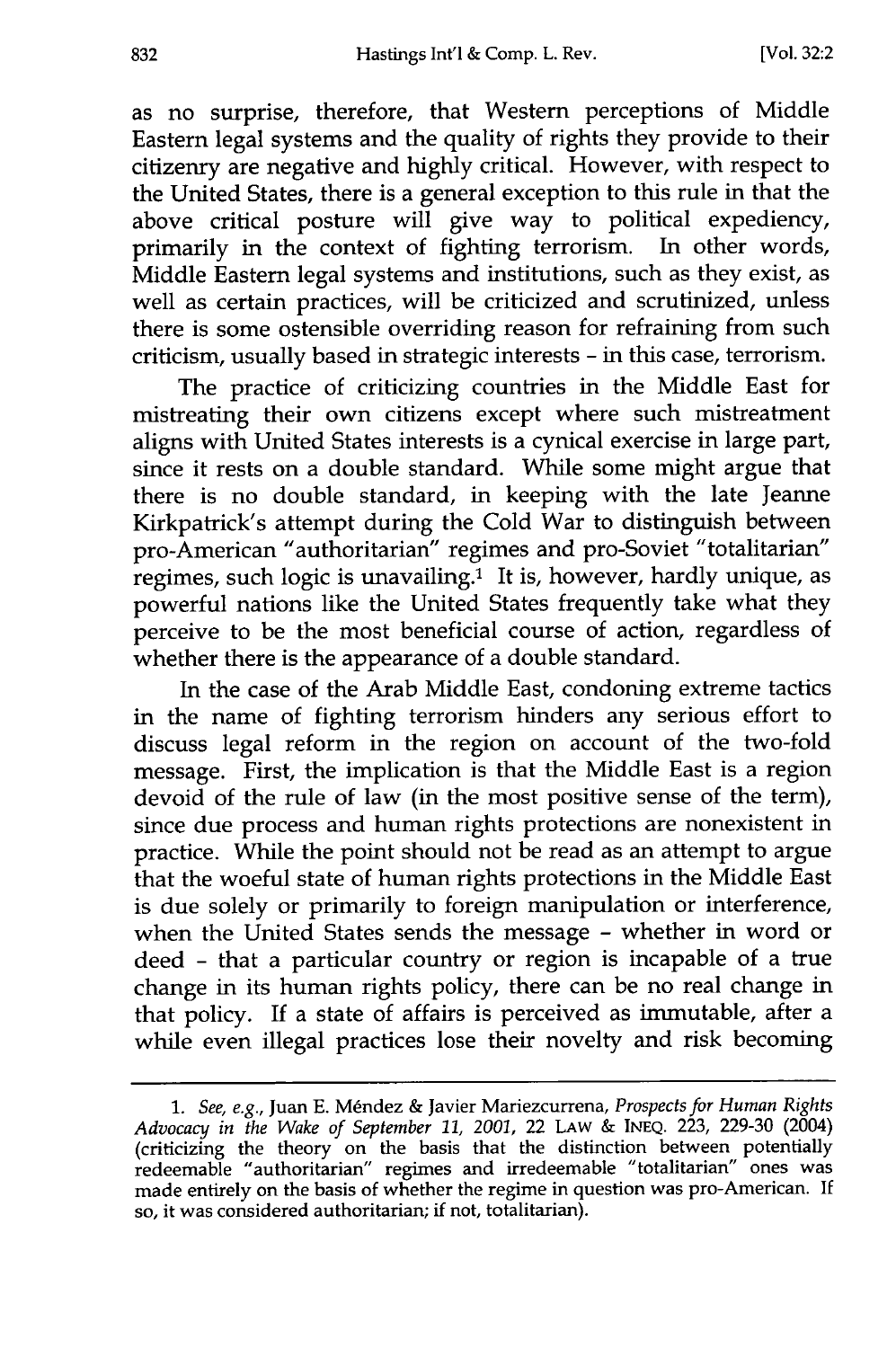accepted or tolerated in their status as commonplace and inevitable.

Second, any attempt to engage in genuine legal reform is effectively scuttled or dismissed out of hand, since the United States' role in pushing for such reform is perceived as hypocritical and/or insincere.2 For example, when a government engaged in repressive measures against its own population is criticized by the United States, it can (and almost always does) point out that the United States has no business interfering in its internal affairs.<sup>3</sup> In addition, even serious American efforts to generate legal or human rights reform can be abandoned to political expediency, given the importance of certain regimes - whether they are U.S. allies or not  to U.S. interests.4 The ultimate conclusion is that the United States, the most powerful actor on the world stage, is either incapable of or unwilling to effect real legal change in the Middle East, most prominently on the issue of human rights.

### **I.** Official Statements on Middle Eastern Legal Systems

There are several official United States government sources and/or policies that express disdain and generally condemn the overall human rights records of Middle Eastern countries. The archetype and primary vehicle for expressing this critical attitude comes in the form of the State Department's annual country reports on human rights, which are the most thorough, comprehensive, and systematic of their kind issued by a national government; they are also more extensive than anything issued by the United Nations or European Union. In the case of Arab Middle Eastern nations, the reports are replete with trenchant criticisms of the lack of established freedoms and the legal institutions to protect human rights. The overall negative and critical tenor of the reports is not affected in great part by a country's status as an ally or antagonist of the United States.5 That said, it is important to note that human

<sup>2.</sup> Michael Slackman, *On Human Rights, US Seems to Give Egypt a Pass,* N.Y. TIMES, Oct. 16, 2007.

**<sup>3.</sup>** *Id.*

*<sup>4.</sup> Id* (Egypt, an American ally); Thanassis *Cambanis,Challenged, Syria Extends Crackdown on Dissent,* N.Y. TIMES, Dec. 14, 2007.

*<sup>5.</sup> See, e.g.,* UNITED STATES DEPARTMENT OF STATE, COUNTRY REPORTS ON HUMAN RIGHTS PRACTIcES - 2008, EGYPT, *available at* http://www.state.gov/g/drl/rls/ hrrpt/2008/nea/119114.htm; UNITED STATES DEPARTMENT OF STATE, COUNTRY REPORTS ON HUMAN RIGHTS PRACrICES **-** JORDAN, *available at* http://www.state.gov/ g/drl/rls/hrrpt/2008/nea/119118.htm; **UNITED** STATES DEPARTMENT OF STATE,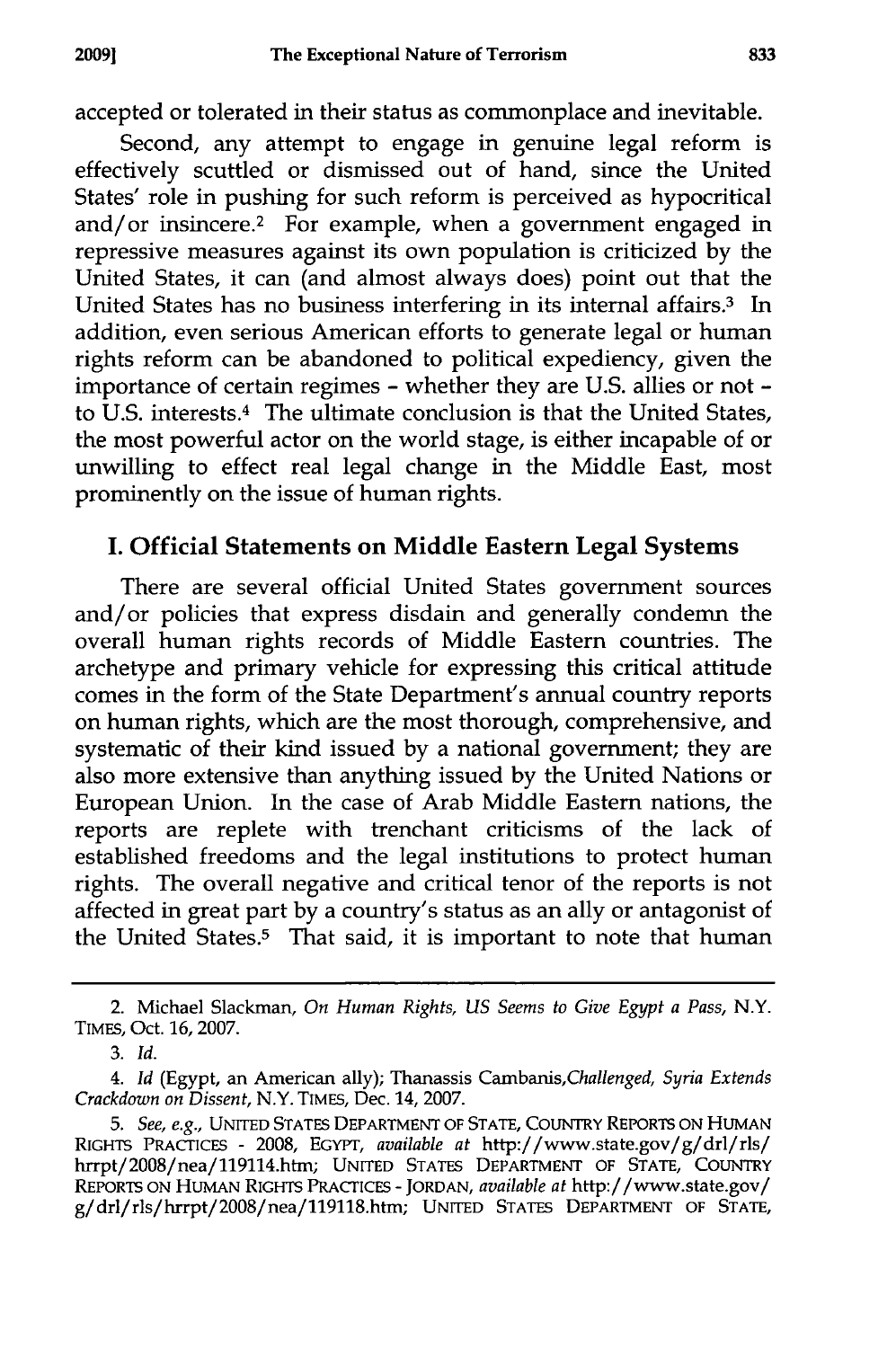rights considerations are but one factor that inform United States foreign policy with respect to a given country or region. Since they do not have the force of law or constitute an authoritative statement of policy, the human rights reports, however thorough or farranging, do not necessarily portend adverse consequences for falling below any type of legally mandated human rights threshold.

In contrast, with respect to binding judicial opinions, the Supreme Court, in the rare instance where it even touches on Middle Eastern legal systems, has done so in only highly tangential terms. Perhaps the most apt example of this phenomenon is the Court's decision in *Roper v. Simmons,* a 2005 opinion declaring the death penalty unconstitutional as applied to minors.<sup>6</sup> One of the points stressed in Justice Kennedy's majority opinion related to the prevalence of the practice of executing minors in the community of nations. Since 1990, only a few countries, among them Saudi Arabia, Yemen, and Iran, had executed minors, and even those countries have since repudiated the practice.<sup> $7$ </sup> The opinion leaves the reader with the perhaps unintentional impression that it was unseemly for the United States to be in such company, thereby buttressing the conclusion that the practice was unconstitutional. To the extent that Middle Eastern legal systems were being discussed at the Supreme Court, they were discussed in only the most indirect and brief manner. In the academic literature, the opinion is far more noteworthy for its citation to foreign law and the ensuing debate on the advisability of that practice, $\delta$  coming as it did despite Justice Scalia's unequivocal rejection of the position that foreign decisions or rulings should play a part in influencing how the Supreme Court interprets the Constitution. <sup>9</sup>

**6.** 543 **U.S. 551 (2005).**

**7.** *Id.* at **577.**

*8. See, e.g.,* **Rosalind** Dixon, *A Democratic Theory of Constitutional Comparison,* **56** AM. **J.** Comp. L. 947 **(2008).**

**9.** Roper v. Simmons, 543 **U.S.** at **621-28** (Scalia, **J., dissenting) ("More**

**COUNTRY REPORTS ON HUMAN RIGHTS PRACTICES - SAUDI ARABIA,** *available at* http://www.state.gov/g/drl/rls/hrrpt/2008/nea/119126.htm; **UNITED** STATES **DEPARTMENT** OF **STATE,** COUNTRY REPORTS **ON** HUMAN RIGHTS PRACrIcES **- SYRIA,** *available at* http://www.state.gov/g/drl/rls/hrrpt/2008/nea/119127.htm; UNITED **STATES DEPARTMENT** OF **STATE, COUNTRY REPORTS ON HUMAN RIGHTS PRACTIcES - LEBANON,** *available at* http://www.state.gov/g/drl/rls/hrrpt/2O08/nea/ 119120.htm; **UNITED STATES DEPARTMENT OF STATE, COUNTRY REPORTS ON** HUMAN RIGHTS **PRACTICES - SUDAN,** *available at* **http://www.state.gov/g/drl/rls/hrrpt/** 2008/af/119026.htm.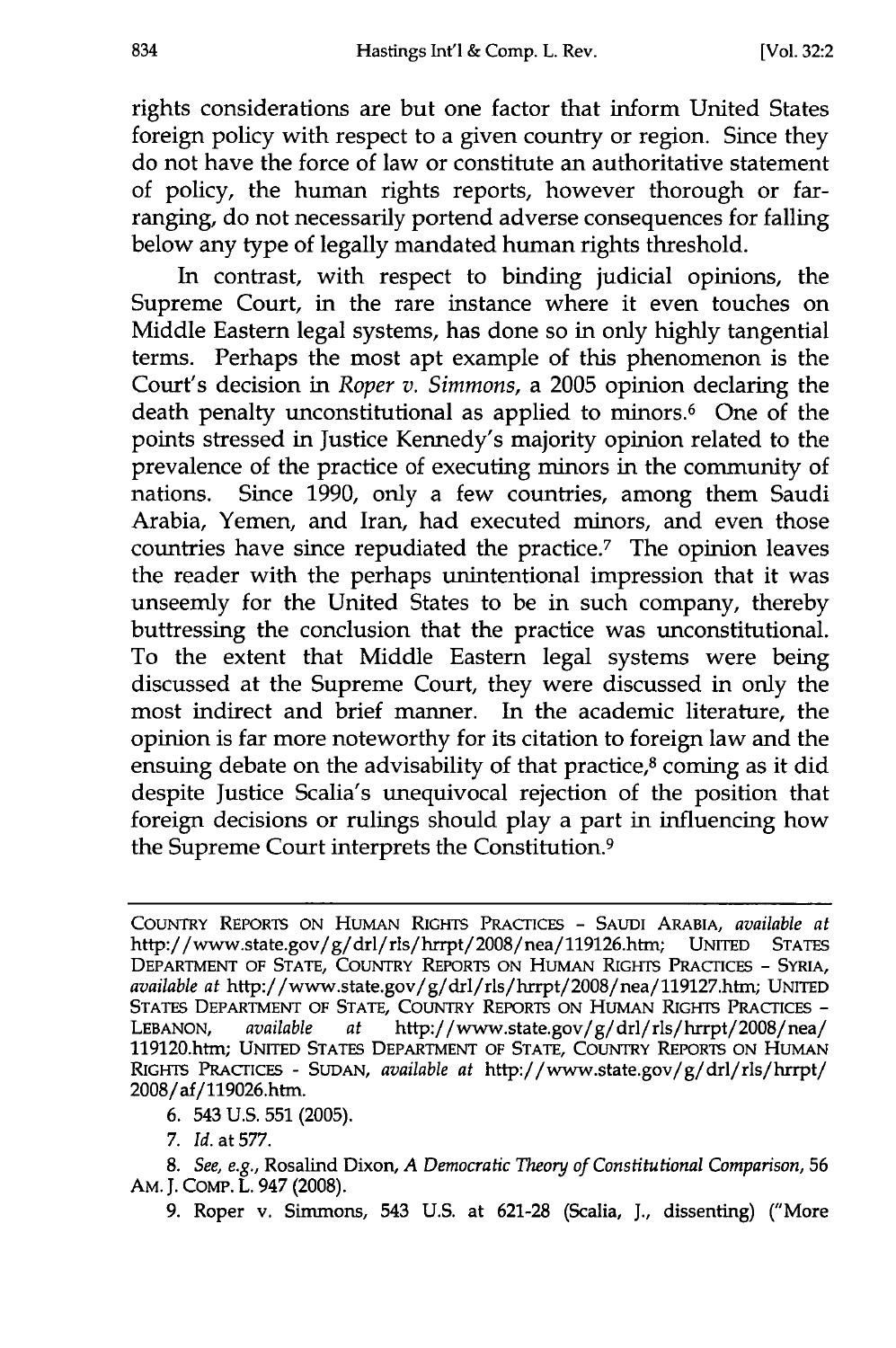While examples of federal court decisions rendering opinions on Middle Eastern legal systems are not commonplace, examples do exist. Consider the case of Sameh Khouzam, an Egyptian Coptic Christian who was detained immediately upon arrival in the United States on suspicion of having committed a murder in his native country.10 Although two different federal appeals courts referred to the "serious reasons" to believe Khouzam had committed a murder, and despite a finding that his political asylum and withholding of removal claims were not established by credible evidence, his deportation to Egypt was deferred indefinitely on the basis that he would be subjected to torture at the hands of the Egyptian police were he to be returned there in violation of the United Nations Convention Against Torture and Other Cruel, Degrading, or Inhuman Treatment or Punishment.11 After receiving diplomatic assurances from Egypt that he would not be tortured upon his return, the government tried again to deport Khouzam, but has seen its latest efforts stymied on the basis that he has been denied due process. 12

Specifically, the Second Circuit credited evidence that "the Egyptian police have routinely tortured, abused, and killed suspected criminals to extract confessions," a conclusion that was

fundamentally, however, the basic premise of the Court's argument-that American law should conform to the laws of the rest of the world-ought to be rejected out of hand.").

**<sup>10.</sup>** Khouzam v. Attorney Gen. of the U.S., 549 F.3d 235 (3rd Cir. 2008) [hereinafter *Khouzam I].*

<sup>11.</sup> *See id.; see also* Khouzam v. Ashcroft, 361 F.3d 161, 166, 169-71 (2d Cir. 2004) [hereinafter *Khouzam II].*

<sup>12.</sup> *Khouzam I,* 549 F.3d at 259. (The Third Circuit remanded the matter to the Board of Immigration Appeals (BIA) "in order to ensure that Khouzam is afforded due process before he may be removed on the basis of diplomatic assurances," and that due process in this context entails "opportunity to present, before a neutral and impartial decision maker, evidence and arguments challenging the reliability of diplomatic assurances proffered by the Government, and the Government's compliance with the relevant regulations," as well as "an individualized determination of the matter based on a record disclosed to the alien."). While the *Khouzam* cases leave open the possibility that he might be deported on the basis of diplomatic assurances that he will not be tortured, the European Court of Human Rights has recently disallowed deportation in similar circumstances. *See* Saadi v. Italy (App. No.37201/06), judgment of Feb. 28, 2008 (Eur. Ct. of Hum. Rts.) (holding that deportation of suspected terrorist to his home country of Tunisia would violate Article 3 of the European Convention for the Protection of Human Rights and Fundamental Freedoms' nonderogable ban on subjecting individuals to torture or inhuman or degrading punishment or treatment).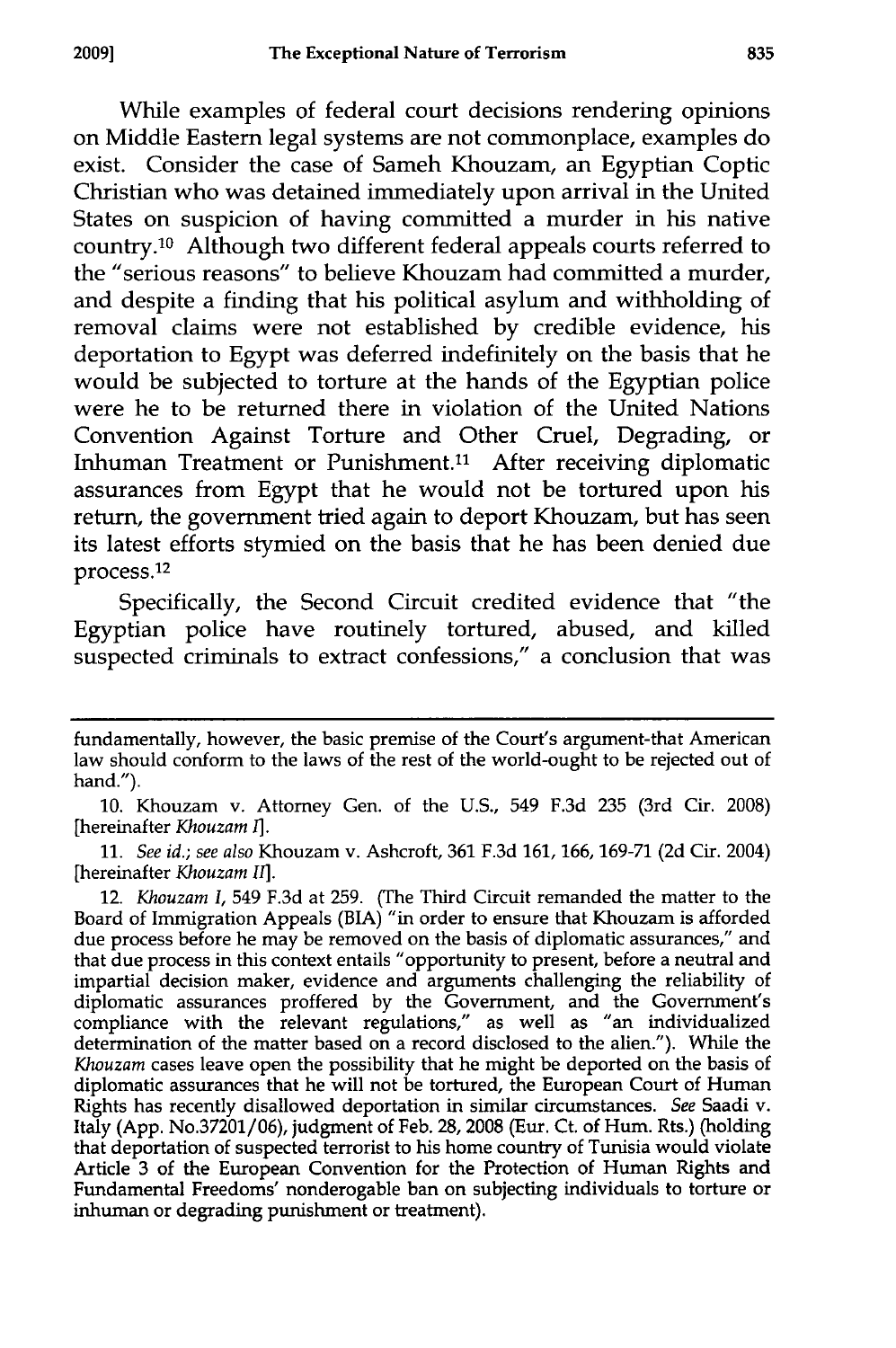corroborated by the State Department's human rights report on Egypt.<sup>13</sup> Taken at face value, the *Khouzam* decisions constitute a clear statement by federal appeals courts of the United States that torture is rampant in Egyptian law enforcement. While the State Department's human rights reports say exactly the same thing, what makes this particular finding remarkable is that it has so far prevented the deportation of a murder suspect from the United States to one of its major allies and the second-largest recipient of annual foreign aid. Despite the very close political ties between the United States and Egypt, such relations will not prevent a federal court from officially recording its very negative opinion of a significant component of the legal system of a Middle Eastern nation, regardless of whether it is a close ally.

A final example of an official policy that through its very existence criticizes the legal system, or lack thereof, of a foreign country is that of political asylum. In broad legal terms, asylum is awarded to those who are "unable or unwilling to return to [their] home country "because of persecution or a well-founded fear of persecution on account of race, religion, nationality, membership in a particular social group, or political opinion." 14 Recent legislative developments, explicitly geared at asylum applications by terrorists and/or based on fraudulent claims, have had the effect of rendering it much harder for individuals to receive asylum in the United States.15 While the existence of political asylum as a policy and a practice has the noble goal of providing those seeking relief with a place of refuge from oppression, it also signals that the country under scrutiny is lacking in its respect for the rule of law, and therefore somehow lesser in the pantheon of nations.16 Grants of asylum carry the same message, whether in the Middle Eastern context or otherwise, and in general terms reinforce the dismal picture of legal systems and human rights protections in the Middle East.

<sup>13.</sup> *Khouzam II,* 361 F.3d at 169, 171.

<sup>14.</sup> I.N.S. v. Elias-Zacharias, 502 U.S. 478, 481 (1992) (quoting the Immigration and Nationality Act § 101(a)(42)(A), codified at 8 U.S.C. § 1101(a)(42)(A)).

<sup>15.</sup> David Zaring & Elena Baylis, *Sending the Bureaucracy to War,* 92 IOWA L. REV. 1359, 1385-92 (2007) (also noting federal appellate court criticism of the haphazard and arbitrary manner in which asylum applications are adjudicated in immigration courts).

<sup>16.</sup> *Id.* at 1385-86.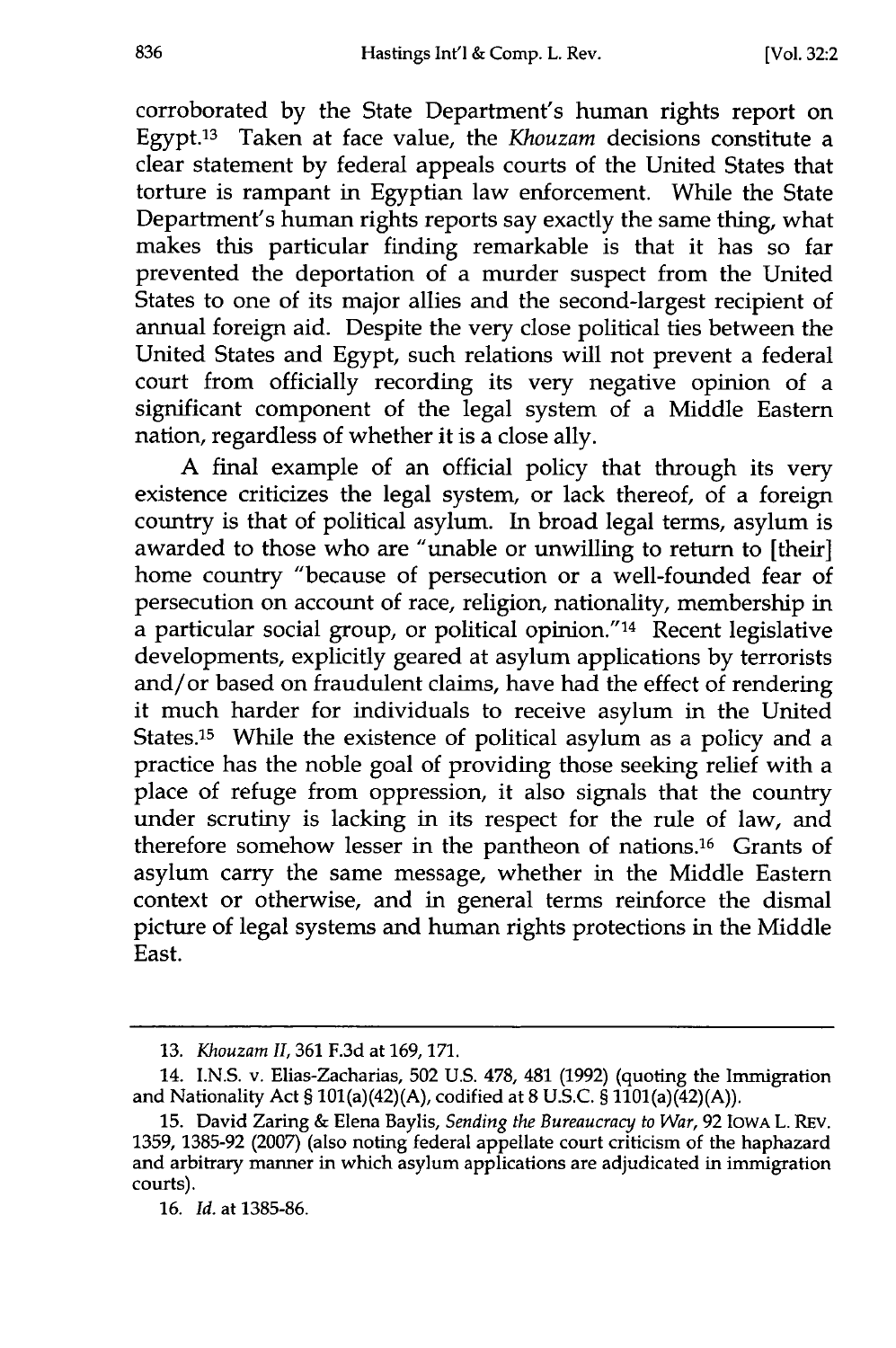### **II. Contradictions and Complications**

Taken as a whole, the above examples, however brief, serve as evidence of the first message such a critical posture represents **-** that the Middle East is a legal backwater where no protections for rights or due process exist. As this paper is not intended as an apologia for any of the regimes of the Middle East and their legal systems, there is strong evidence to substantiate the harsh criticisms of how the law functions **-** or rather, does not function **-** in the Middle East when one discusses human rights and the rule of law. **Of** course, this generally negative picture is not unique to the Middle East as a region, and there are many areas of the world that suffer from similarly defective legal regimes. The phenomenon dubbed "terrorism," which is understood to be shorthand for Islamic terrorism is, however accurately or inaccurately, identified with the region, and is employed as a justification for those tactics and methods that have been previously criticized. Put differently, when a state engages in, e.g., torture, the tone and nature of **U.S.** criticism of the practice will depend in large part on whether such torture is being used against individuals deemed terrorists.

Perhaps there is no tactic more exemplary of the exceptional nature of terrorism than the practice of extraordinary rendition, which involves sending a non-citizen to another country so as to face more coercive interrogation techniques, i.e., torture, than can be found in the United States.17 The practice as now understood developed in the 1990s, as a tactic to thwart suspected terrorists from taking violent action in situations where their activities did not give rise to criminal prosecution in the United States.<sup>18</sup> The first instance of the United States engaging in the practice involved Talaat Fouad Qassem, an Egyptian national and spokesman for **Al-**Gama'a Al-Islamiyya, who was reportedly apprehended in **1995 by** the **CIA** in Croatia, and subsequently turned over to the Egyptian authorities.19 He was presumed executed.

**<sup>17.</sup>** *See, e.g.,* Margaret L. Satterthwaite, *Rendered Meaningless: Extraordinary Renditions and the Rule of Law,* **75 GEO.** WASH. L. REV. **1333, 1336** ("For the purpose of this Article, 'extraordinary rendition' is defined as the transfer of an individual, without the benefit of a legal proceeding in which the individual can challenge the transfer, to a country where he or she is at risk of torture.").

**<sup>18.</sup>** *See* American Civil Liberties Union "Fact Sheet: Extraordinary Rendition," **(2005),** *available at* http://www.aclu.org/safefree/extraordinaryrendition/22203 res20051206.html (last visited April 14, **2009).**

**<sup>19.</sup>** Margaret L. Satterthwaite, *The Story of El-Masri v. Tenet, in* HUMAN RIGHTS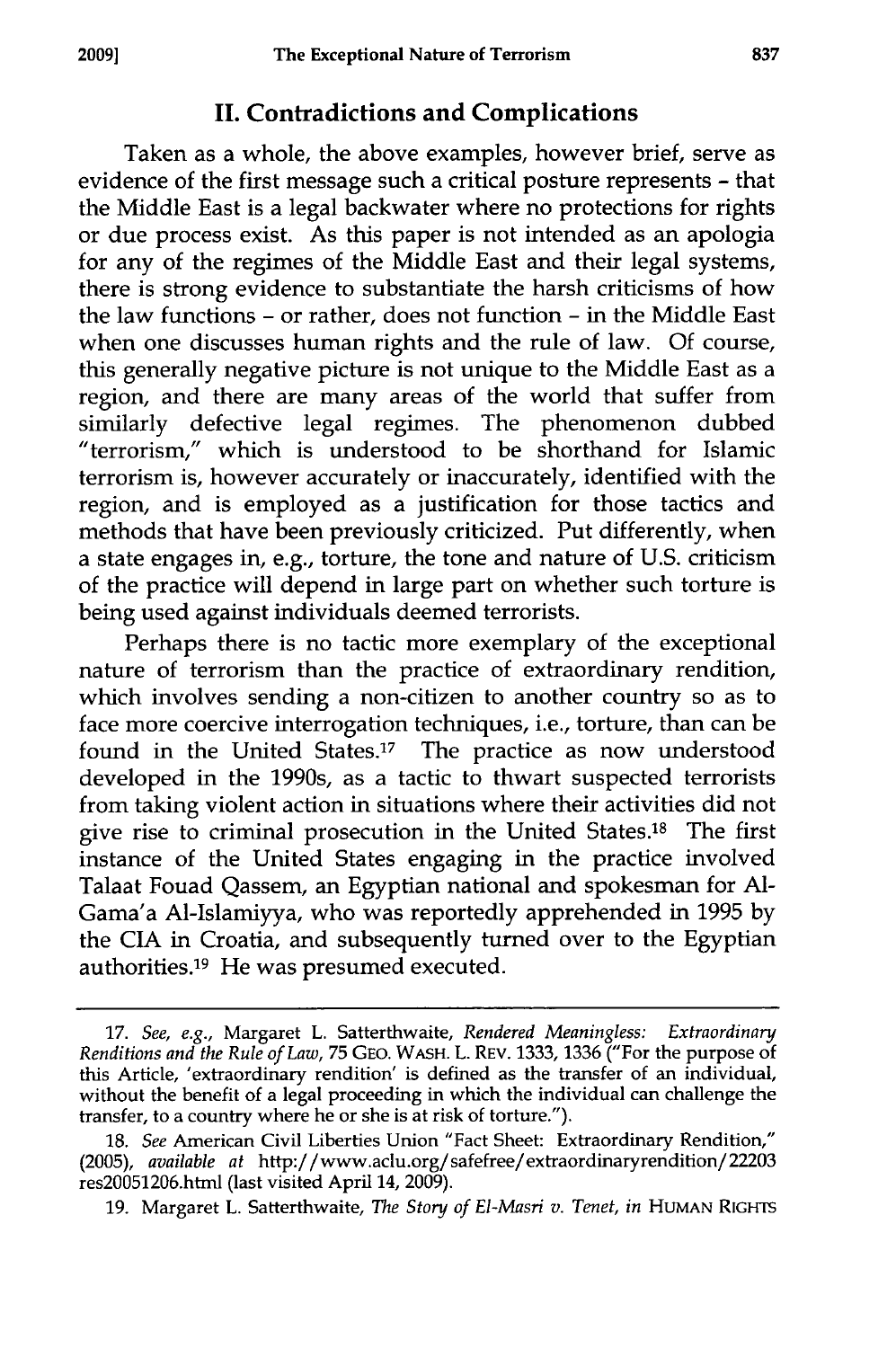The practice of extraordinary rendition expanded in frequency and scope after September 11, 2001, which in turn exacerbated the potential for abuse or mistake in the process. Perhaps the two most paradigmatic cases in the context of rendition concern Maher Arar, a Canadian citizen of Syrian descent, and Khaled El-Masri, a German citizen of Lebanese origin. Arar was detained in the United States in September 2002, while en route from a family vacation in Tunisia to his home in Montreal, and, after a period of detention of around two weeks, sent to Syria, where he was jailed for a year and tortured on the mistaken basis that he was an al-Qaeda member.<sup>20</sup> Despite being completely exonerated and awarded significant compensation for his suffering by the Canadian government, Arar has been unsuccessful in obtaining relief in the United States.<sup>21</sup>

El-Masri was detained while on vacation in early 2004 by Macedonian authorities for approximately 23 days, and then sent to what he claims was a secret CIA prison in Afghanistan, where he alleges he was tortured. After spending months in incommunicado detention and being subjected to torture, American authorities apparently recognized their error, and returned him in the middle of the night to a deserted road somewhere in Albania.22 Like Arar, El-Masri's post-release attempts to obtain relief through a lawsuit for damages against the American authorities have not borne fruit, albeit for different reasons. In particular, the government was successful in its attempt to argue that El-Masri's lawsuit was barred by the state secrets privilege, which would, it contended, forbid any inquiry into the existence and operation of the extraordinary rendition program.<sup>23</sup> This use of the state secrets privilege is seemingly set to continue despite the presence of a new administration in Washington. Recently, the Department of Justice has indicated that it will continue to invoke the state secrets privilege as a bar to lawsuits alleging abuses that resulted from an extraordinary rendition.24

- 22. Satterthwaite, *supra* note **19,** at **535-37,** 542-43, 549-50.
- **23.** E1-Masri v. **U.S.,** 479 **F.3d 296** (4th Cir. **2007),** cert. denied, **128 S.** Ct. **373** (2007).
	- 24. John Schwartz, *Obama Backs Off a Reversal on Secrets,* N.Y. TIMES, Feb. 9, 2009.

**ADVOCACY** STORIES 541-2 (Deena R. Hurwitz, Margaret L. Satterthwaite, and Doug Ford, eds. **2008); ANTHONY SHADID, LEGACY OF THE PROPHET:** DESPOTS, **DEMOCRATS, AND THE NEW POLITICS OF ISLAM 105** (2002).

<sup>20.</sup> Arar v. Ashcroft, **532 F.3d 157** (2nd Cir. **2008).**

<sup>21.</sup> *Id.*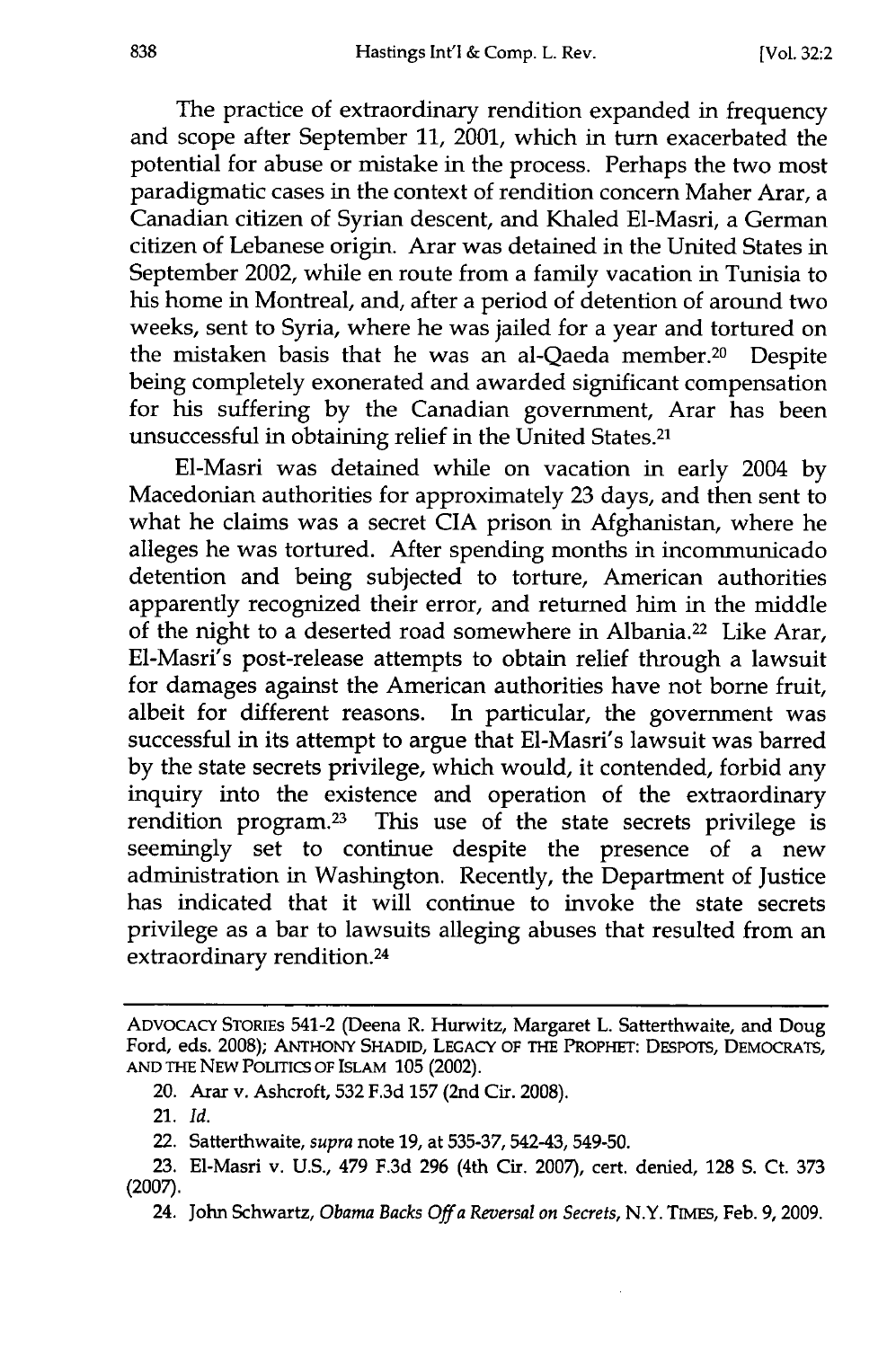The main post-9/11 difference in the rendition scheme is that the practice now includes the element of the United States as renditionee; Khaled El-Masri serves as the highest profile victim of a rendition to U.S. custody, albeit in a detention center on foreign soil. Contrast this situation with Europe, where the European Court for Human Rights recently held that suspected terrorists cannot be deported to countries where they might be tortured or killed, even where the deporting state obtains diplomatic assurances from the country of origin that such treatment will not occur.<sup>25</sup> Where many European states have condemned the practice, Italy has gone so far as to try criminally both the Italian intelligence and CIA agents for the rendition of a cleric to Egypt.<sup>26</sup>

The tactic of rendition looks set to survive the change of administrations. Newly appointed CIA Director Leon Panetta testified at his congressional confirmation hearing that the agency will continue to engage in the practice of renditions, although he stated that individuals would not be sent to countries with a reputation for torture or actions "that violate our human values."27 Regardless of the accuracy of this statement, the existence of a program of extraordinary rendition serves to reinforce the message that the countries of the Middle East, e.g., Egypt, Syria, Jordan, Morocco, etc., are legal backwaters where coercive interrogation and torture can happen. More pointedly, the indication is that torture needs to happen to effectively thwart terrorism, particularly that of an Islamic and/or Arab bent, notwithstanding the implication of such a policy for the rights and freedoms of citizens in the Middle East and elsewhere.

A further example of the exceptional nature of terrorism involves the successful attempt by the United States government to introduce, in a criminal trial, the confession made abroad to Saudi security agents by an American citizen suspected of membership in an al-Qaeda cell. Ordinarily, it is axiomatic that evidence gleaned by coercion will not be admitted in a criminal trial. In *United States v. Abu Ali,* the government was allowed to introduce the statements

**20091**

<sup>25.</sup> Saadi v. Italy, *supra* note 12.

<sup>26.</sup> Rachel Donadio, *Italian Court Upends Trial Involving C.I.A. Links,* N.Y. TIMES, Mar. 11, 2009; Elizabeth Rosenthal, *Italian Trial of CIA Operatives Begins with Torture Testimony,* N.Y. TIMES, May **15,** 2008.

<sup>27.</sup> Mark Mazzetti, *Panetta Open to Tougher Methods in Some C.I.A. Interrogations,* N.Y. TIMEs, Feb. 5, 2009.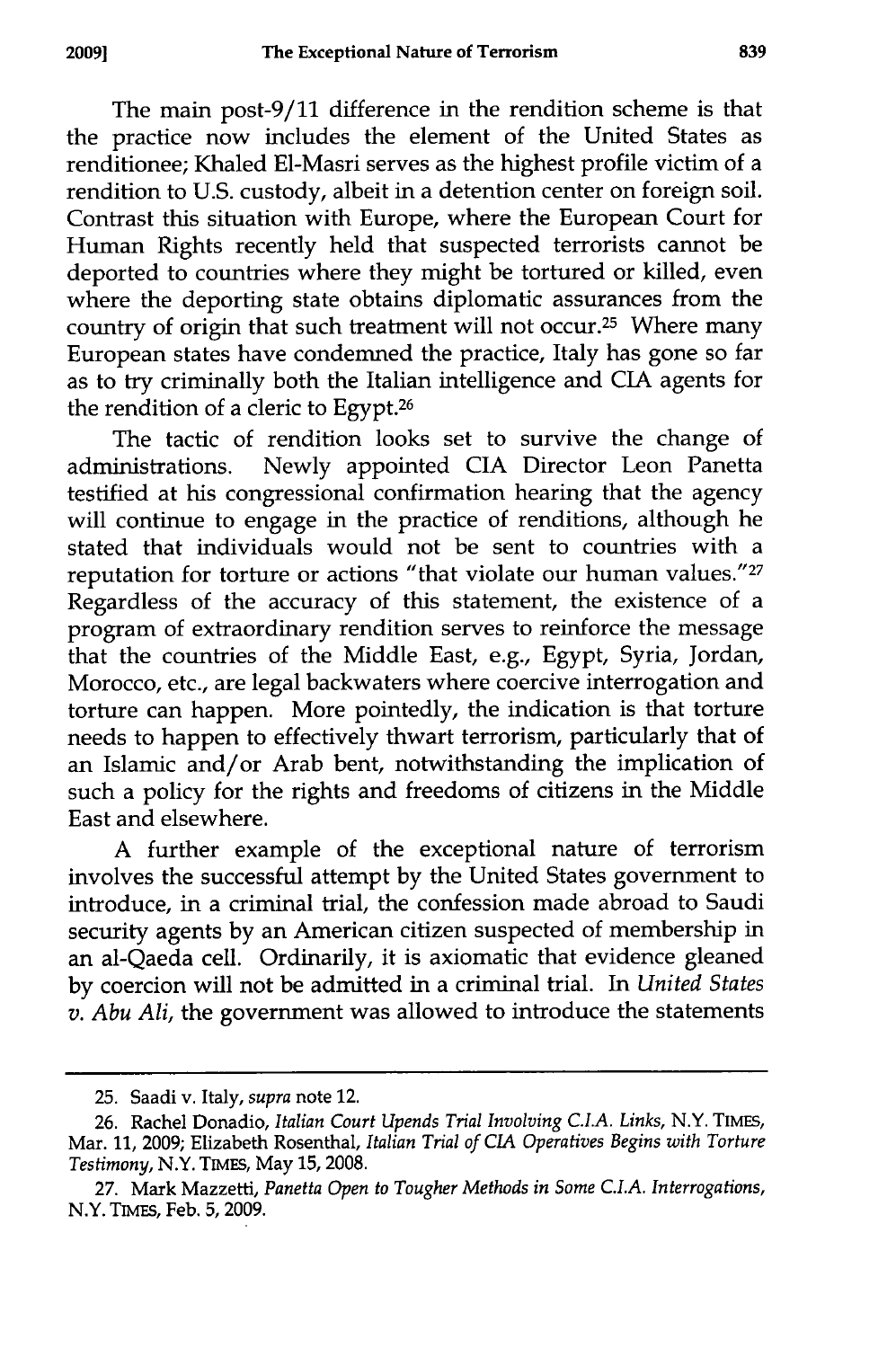made by the defendant while in Saudi custody, even though he was held incommunicado without charge for over a year, and was even threatened with being made an enemy combatant by FBI agents who were allowed to interrogate him.<sup>28</sup> Abu Ali's confession was admitted despite the State Department's annual human rights report finding the existence of widespread torture practiced by the very same Saudi agency detaining him.29 Abu Ali was in a difficult position to challenge the Saudi officers who testified at his trial, since they were permitted to do so via two-way videolink from Saudi Arabia under pseudonyms, thereby rendering any possibility of perjury sanctions remote at best.30 Ultimately, while the United States government had acknowledged that Saudi Arabia has a longstanding history of torturing detainees, the subtext of the Abu Ali prosecution seems to be that in this case, involving a suspected al-Qaeda terrorist, it did not.

A final example of how the United States views terrorism as an extraordinary crime demanding extraordinary measures concerns the use of special military tribunals. Although the military tribunal scheme has been dealt severe setbacks by the Supreme Court,<sup>31</sup> it is useful to re-examine the original executive order issued by President Bush in November 2001, to recognize what was envisioned as a proper forum to try terrorist suspects. The order exhibits a willingness to establish the type of state security court prevalent in the Middle East in that it would allow for conviction upon only a vote of two-thirds of the presiding judges and imposition of sentence (including death) upon a similar two-thirds vote.<sup>32</sup> Further, it envisions the admission of secret evidence, evidence obtained by coercive means, no confrontation rights, and no right of appeal. The military order, the provisions of which were never actually enacted, reflects what sort of process the government believes the Islamist terrorist is entitled to. Lest we think that this

<sup>28. 528</sup> F.3d 210 (4th Cir. 2008). Abu Ali's allegations of torture were far more extensive and only those undisputed facts are noted in this paper.

<sup>29.</sup> For a detailed description and analysis of the Abu Ali case, *see* Wadie E. Said, *Coercing Voluntariness*, 85 IND. L.J. \_\_ (forthcoming 2009).

<sup>30.</sup> *Id.*

<sup>31.</sup> Rasul v. Bush, 542 U.S. 466 (2004), Hamdan v. Rumsfeld, 548 U.S. 557 (2006), Boumediene v. Bush, 128 S.Ct. 2229 (2008).

<sup>32.</sup> Military Order - Detention, Treatment, and Trial of Certain Non-Citizens in the War Against Terrorism, November 13, 2001, *available at* http://fas.org/irp/ offdocs/eo/mo-111301.htm.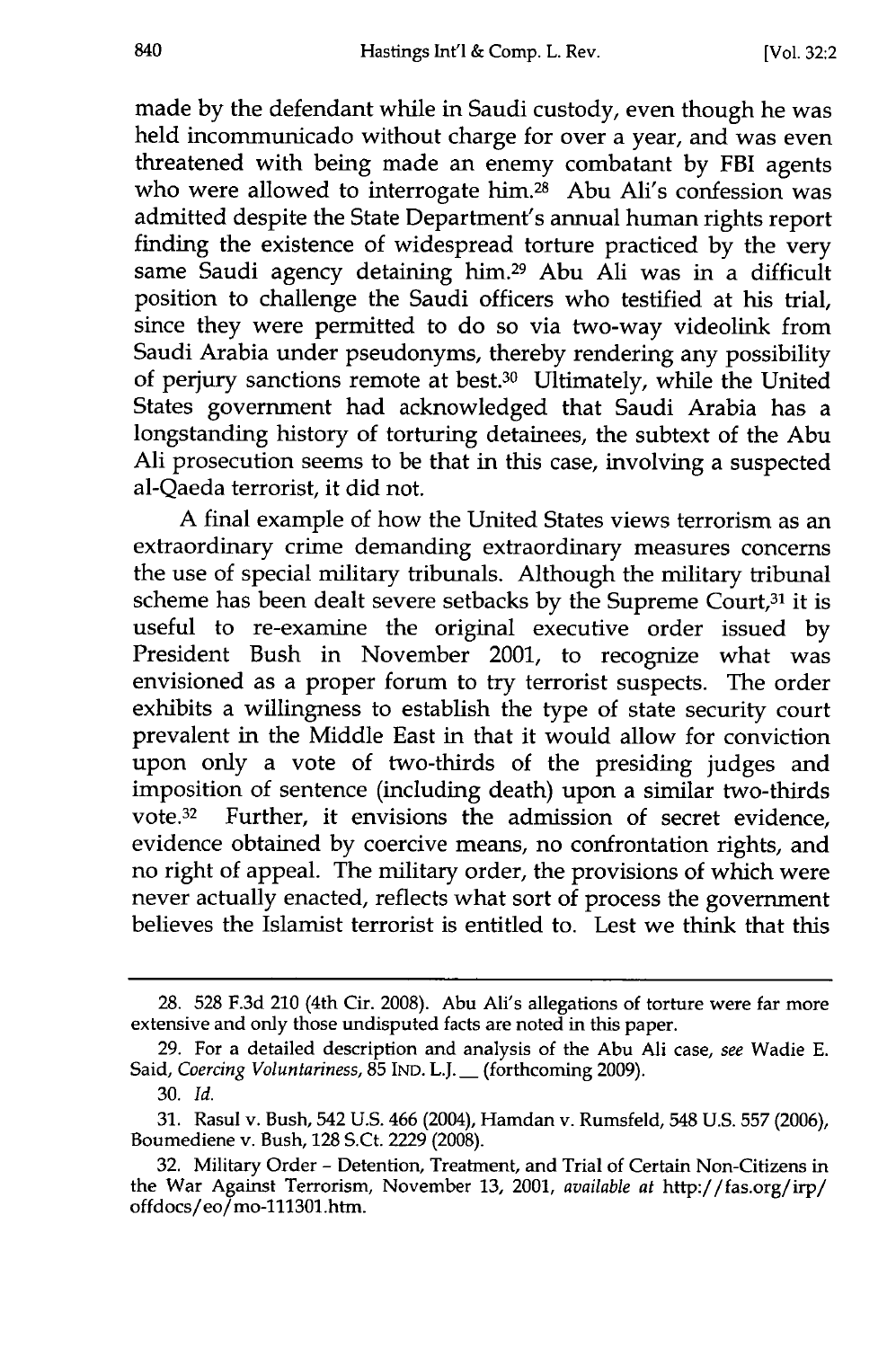position originated with the Bush administration, recall that in **1995** then-Vice President **Al** Gore endorsed the Palestinian Authority's establishment of similar state security courts to try members of Islamist groups opposed to the Middle East peace process.<sup>33</sup> A restrictive and restricted tribunal is all those deemed Middle Eastern terrorists deserve, it seems.

#### **III. Conclusion**

While much has been written on how the above mentioned phenomena reflect on the United States, in these brief remarks **I** have tried to focus on the use **by** the United States of extraordinary tactics against those real or perceived Middle Eastern terrorists and what those tactics say about Middle Eastern legal systems. Essentially, while the United States is generally very critical of how such legal systems operate and the level of rights they provide, it has demonstrated a willingness to tolerate tactics that would be illegal in the United States, for the purpose of fighting terrorism. This perceived double standard undermines the United States in any attempts to strengthen the legal systems of the Middle East. It also has the effect of weakening respect for international attempts to apply principles of human rights law to try government officials for violations. Stated another way, this position has allowed individuals such as the Sudanese president, Omar al-Bashir, to defy an arrest warrant issued **by** the International Criminal Court in connection with the war on civilian populations in Darfur. In so doing, al-Bashir has enjoyed popular support in Sudan and the region for standing up to what is perceived as a Western system of justice that punishes only those seen as hostile to its interests, yet turns a blind eye to similar practices by allied or "moderate" autocrats. It has also set the stage for non-state movements, such as Hezbollah, to refuse on principle to cooperate with the Special Tribunal for Lebanon, which was established by the United Nations to try those individuals responsible for the 2005 assassination of former Lebanese Prime Minister Rafik al-Hariri. The tribunal is viewed as biased in favor of one of two opposing political factions

<sup>33.</sup> Human Rights Watch, "Clinton Should Press Arafat to Abolish State Security Courts," March 21, 1999, *available at* http://www.hrw.org/en/ news/1999/03/21clinton-should-press-arafat-abolish-state-security-courts (Human Rights Watch Middle East Director referring to the courts as "a mockery of justice").